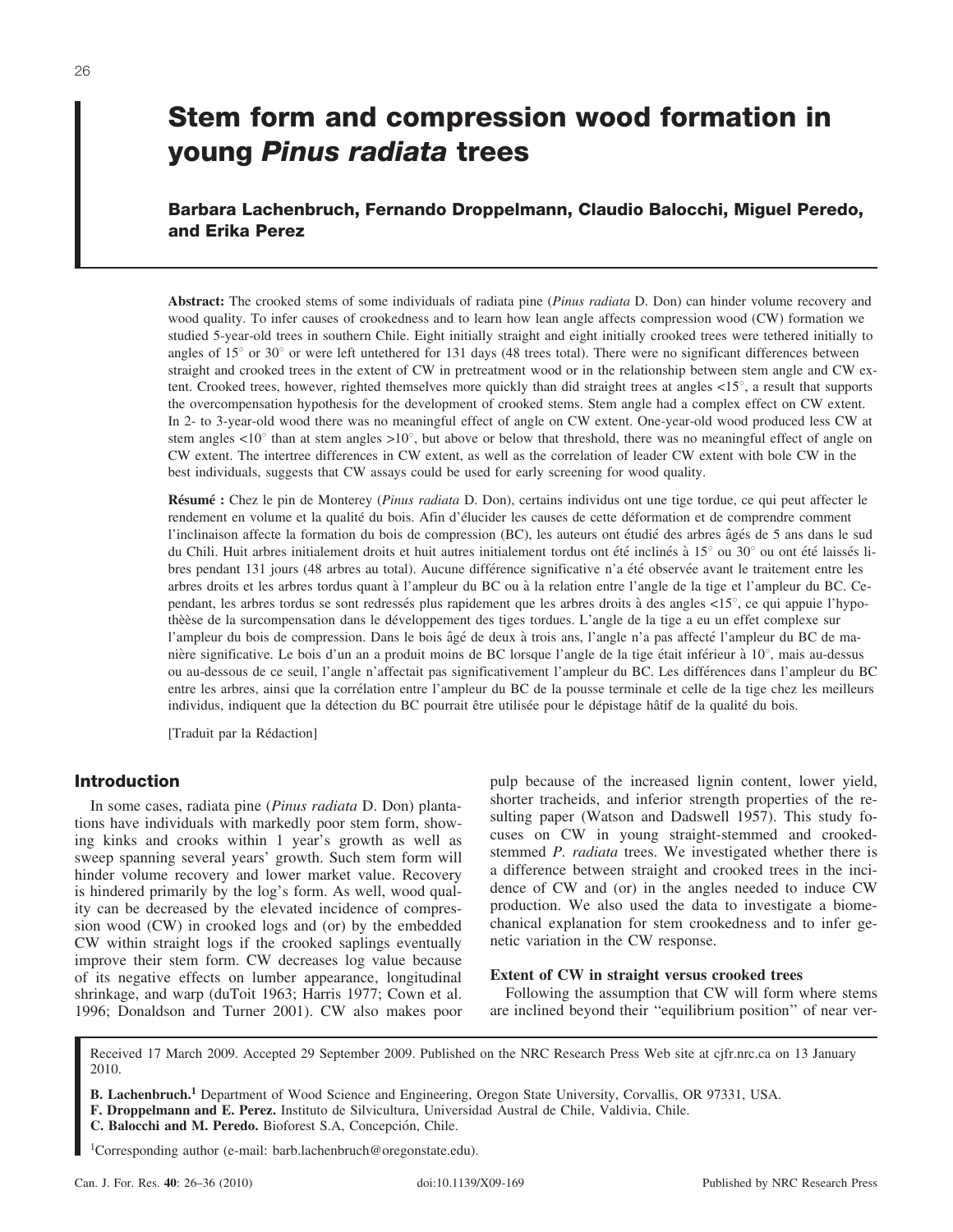tical (reviewed in Wilson and Archer 1977, 1979), it is reasonable to assume that vertical trees with straight stems will not have CW, and that vertical trees with crooked stems will probably have CW. Many studies, however, show that straight trees do, indeed, contain some CW (e.g., Zobel and Haught 1962; Barger and Ffolliott 1976; Donaldson et al. 2004) or that there is no positive correlation between the percentage of CW and stem straightness (Shelbourne and Stonecypher 1971). As summarized by Timell (1986, p. 711), ''many straight, vertical, stems have attained this favorable growth form because they had been able to counteract earlier displacements by forming compression wood''. He continues by stating that ''few coniferous trees are completely devoid of compression wood''. Donaldson et al. (2004) compared one leaning and one straight tree of *P. radiata*. They reported that 28% of the growth rings examined in the straight tree had CW (1% had severe CW, 27% had mild CW), whereas 38% of the growth rings in the leaning tree had CW (20% had severe CW, 18% had mild CW). In a study of breast height stumps of *Pinus palustris* and *Pinus taeda*, Pillow and Luxford (1937) reported that 10% of the vertical trees had produced CW in their outer growth rings. The amount of CW seen on sequential cross-sections in merchantable logs of vertical 17- to 52-year-old *P. taeda* trees averaged 6% (Zobel and Haught 1962). In vertical *Pinus ponderosa* Dougl. ex P. & C. Laws., CW was present in the outer 2.5 cm of sapwood in 7% of the young trees  $(n = 64)$ and in 13% of the old-growth trees  $(n = 100)$  (Barger and Ffolliott 1976). Thus, we would expect to find some level of CW in the boles of both straight trees and crooked trees.

#### **Effect of angle on extent of CW**

The extent of inclination necessary to stimulate CW development in *P. radiata* is unknown. Our understanding of where CW will form is surprisingly incomplete in spite of sophisticated research on its formation (e.g., Sinnott 1952; Archer and Wilson 1973) and a century of investigation of its incidence (reviewed in Pillow and Luxford 1937; Westing 1965, 1968; Wilson and Archer 1979; Timell 1986). Timell (1986) stated that CW development in conifers may show any of the following patterns: have very little relationship with inclination angle, increase continuously with increasing inclination, increase to an asymptote, or peak at an intermediate stem angle and then decline. However, some of the variability in reported patterns may result from studying different genotypes (e.g., Zobel and Haught 1962; Burdon 1975), or different ranges of angles, tissue ages (e.g., Barger and Ffolliott 1976; Spicer et al. 2000), or heights (e.g., Low 1964; Burdon 1975). Archer and Wilson's (1973) simulations of where CW would be expected in a growing tree show some of the computational and data-collection difficulties in predicting the location of CW and the duration of its production.

Over some range of angles, there is usually a positive effect of inclination on CW incidence (reviewed in Westing 1965; Timell 1986), although there is often large tree-totree variation. Burdon's (1975) study of *P. radiata* clones, however, reported no significant relationship between the average degree of tree lean at four sites and the average CW rating at those four sites. Barger and Ffolliott (1976) showed a weak correlation  $(r = 0.22)$  between stem angle and CW amount in old-growth *P. ponderosa* at the top of the first merchantable log. Zobel and Haught (1962) conducted a thorough census of CW within the stems of 15 *P. taeda* trees in which they examined cross-sections for CW every 61 cm (2 ft) up the stem. They found broad overlap in the amount of CW in trees in the three inclination classes: straight trees  $(n = 5)$  had  $3\% - 8\%$  CW, intermediate trees  $(n = 5)$  had  $5\% - 14\%$  CW, and crooked trees  $(n = 4)$ had 12%–19% CW. Our prediction for the current study was that there would be a weak positive effect of inclination on CW incidence.

#### **Evidence for overcompensation as a cause of crookedness**

There has been much research into the causes of stem deformation (crookedness) in *P. radiata* in old pasture sites and in response to high and low supplies of mineral nutrients (Downes and Turvey 1990, 1993; Turvey et al. 1992, 1993; Downes et al. 1994). The results have shown that nutrition is often related to stem lignification and (or) slenderness relative to foliar mass, both of which could potentially contribute to stem crookedness. On nutritionally good sites stem crookedness in *P. radiata* has been related to previous land use (Carlyle et al. 1989; Birk et al. 1993), wind environment (Burdon 1975; Turvey et al. 1993), understory competition (Peri et al. 2002), and other unidentified site factors (Burdon 1975; Jayawickrama and Balocchi 1993). Stem crookedness in this species has a strong genetic component (Pederick et al. 1984; Downes and Turvey 1993; Jayawickrama and Balocchi 1993; Jayawickrama et al. 1997). However, the knowledge that a cause is genetic does not reveal the actual physiological or structural mechanism by which trees differ in stem crookedness. Compared with crooked trees, for example, straight trees could have a more vertically aligned apical bud, they could have stiffer stems through stoutness (Downes et al. 1994) or material properties, and (or) they could react differently to small changes in the apex's orientation (Sierra-de-Grado et al. 2008).

In this research, we tested only the latter mechanism, related to the reaction to inclination, which is termed ''overcompensation''. In overcompensation, the apex of a crooked leader may grow toward a vertical orientation relatively quickly, whereas the lower part of the leader adjusts its orientation toward vertical more slowly through the production of CW. The CW is position-appropriate for the lower part of the leader, but if it occurs too quickly or too slowly relative to tip growth, it will push the former apex (no longer at the apex because of continued growth) away from vertical. The former apex then produces CW to adjust toward vertical, and so on (Harris 1977; Timell 1986, pp. 763–771; Downes et al. 1994; Gartner and Johnson 2006).

## **Tree-to-tree differences in response to inclination**

For the purposes of genetic improvement, it would be useful to learn whether some individuals consistently have less CW than others and whether assessment of CW in the leaders can be used to identify the least or most CW-prone clones. Burdon (1975) showed that *P. radiata* genotypes differ in their propensity to form CW. He also showed that genotypes differed in CW amount across different sites, presumably because of differing site conditions.

In the current research, we studied young *P. radiata* trees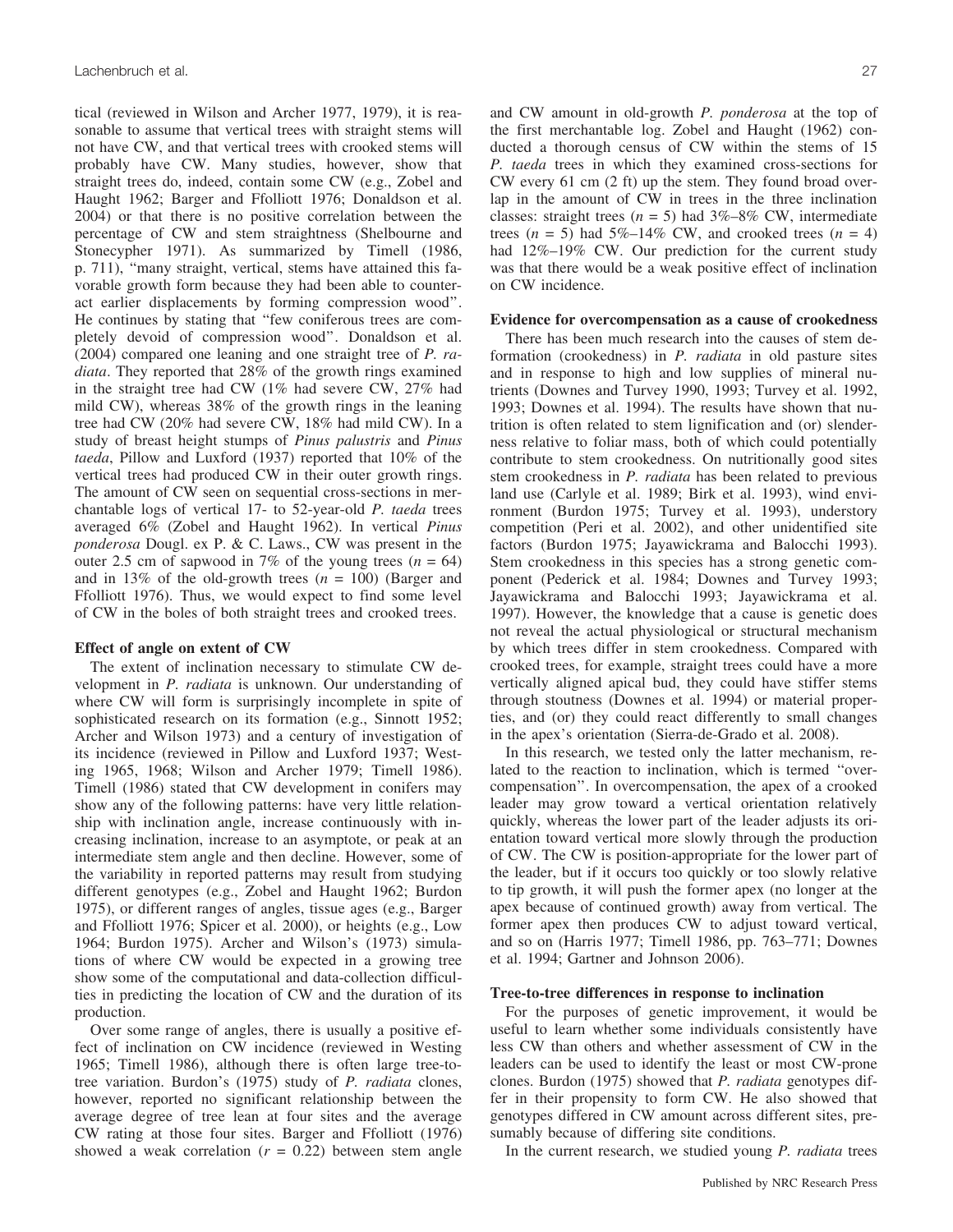in a 4-year-old plantation in southern Chile, comparing initially straight and initially crooked trees that we then inclined in several treatments. By following stem angle and then studying the wood formed before and throughout treatments, we were able to test the following hypotheses: (1) trees with straight stems have less CW than trees with crooked stems, (2) the amount of CW in samples from either straight or crooked trees is positively correlated with the sample's stem inclination, and (3) straight trees produce more CW at a given angle of stem inclination than do crooked trees. We also used the results to speculate on whether stem crookedness is caused by overcompensation and to ask whether CW extent can be used as an early screening tool for *P. radiata* wood quality.

# **Materials and methods**

## **Site and plant material**

*Pinus radiata* trees were sampled from the San Alejandro farm  $(39^{\circ}45'16''\text{S}, 72^{\circ}54'14''\text{W}, 100 \text{ m}$  elevation), a 4-yearold operational plantation located 30 km east of Valdivia, Chile. The soil is recent volcanic ash over metamorphic material. Pichoy weather station, 20 km away, receives about 2377 mm of precipitation annually (The Royal Netherlands Meteorological Institute, http://climexp.knmi.nl/getprcpall. cgi?someone@somewhere+85767.4+VALDIVIA/ PICHOY+). The plantation had previously supported at least one rotation of *P. radiata* trees. Trees were half-sibs (derived from the same seed trees but with various pollen genotypes) and were planted as 1-year-old seedlings in 2002.

## **Implementation of treatments**

Two observers walked between rows of trees, searching for extremes of stem form that were vertical and either very straight or very crooked. Straight trees had main stems that were within  $3^\circ$  of vertical and that appeared straight, both within interwhorls (the space between major branch whorls) and in the mutual alignment of subsequent interwhorls. Crooked trees had main stems with marked sinuosity and (or) several occurrences of marked sweep. The form of the current year's leader growth was not considered because leaders on straight trees are not always straight.

After 24 straight and 24 crooked trees had been found, we divided them haphazardly into three treatments for each stem form  $(n = 8)$  for each treatment and stem form combination): untethered, tethered so that the initial angle was  $15^{\circ}$  from vertical, and tethered so that the initial angle was  $30^{\circ}$  from vertical (Fig. 1). Treatments were installed on 11 January 2006 (ordinal date 11, abbreviated here as JD 11), at which time trees were partway through their fifth year of growth. For trees in the  $15^{\circ}$  and  $30^{\circ}$  tether treatments, we attached a tether just below the final branch whorl of the previous growing season. The tether was made of heavy-gauge wire that was looped around the stem and attached near ground level to a stake; within the loop the wire was covered with hose. Tethered trees were pulled tightly in the direction of the prevailing wind so that the stem segment in the 20 cm long zone immediately below the tether was either  $15^{\circ}$  or  $30^{\circ}$  from vertical. Tethered trees were free to move within the constraints of this one wire. The morphologically identical zone was identified in untethered trees.

**Fig. 1.** Diagram of the three inclination treatments showing locations of the positions studied along the main stem (white boxes); not to scale. There were eight initially straight and eight initially crooked trees in each treatment.



The center of the 20 cm long zone was marked with white corrector fluid (designed for use on paper), which was durable and very visible on wet bark. The zone was designated as position *a*, *b*, and *d* in each of the trees that were in the untethered,  $15^\circ$ , and  $30^\circ$  treatments, respectively (eight straight trees and eight crooked trees per treatment; Fig. 1). On the  $15^\circ$  trees we also marked the position at which the stem was at  $7.5^{\circ}$  (position *c*, Fig. 1), and on the  $30^{\circ}$  trees we marked the positions at which the stem was at  $15^{\circ}$  and at  $7.5^{\circ}$  (positions *e* and *f*, respectively, Fig. 1). All stems were also marked at breast height (1.3 m).

#### **Angle measurements**

Angles were measured at all positions (*a*, *b*, *c*, *d*, *e*, and *f*) six times throughout the 131 day experiment using a transparent protractor with a weighted string tied to the center. The same observer stood several metres from the tree at  $90^\circ$ from the tether and aligned the protractor visually with the 20 cm zone of each marked stem position. The string on the protractor indicated the stem angle.

## **Harvest, heights, diameters, and crook index**

On 22 May 2006 (JD 142), 131 days after treatments had started, we felled the trees and measured height of each position, total tree height, and over-bark diameter at each marked position and at breast height. Final leader length was the difference between total height and the height of the upper branch whorl. The 20 cm long segments from each position  $(n = 96)$  were excised and transported to the laboratory at the Universidad Austral de Chile campus. There they were sawed transversely at their center.

We also brought the leaders from all 48 trees to the laboratory to estimate their crookedness and their CW content. The leader was defined as the main stem distal to the previous year's uppermost branch whorl. The amount of crookedness in the leaders was calculated as the crook index as follows: the stem's length following its curves minus the stem's straight-line length, all divided by the straight-line length, and multiplied by 100. We used a straight coated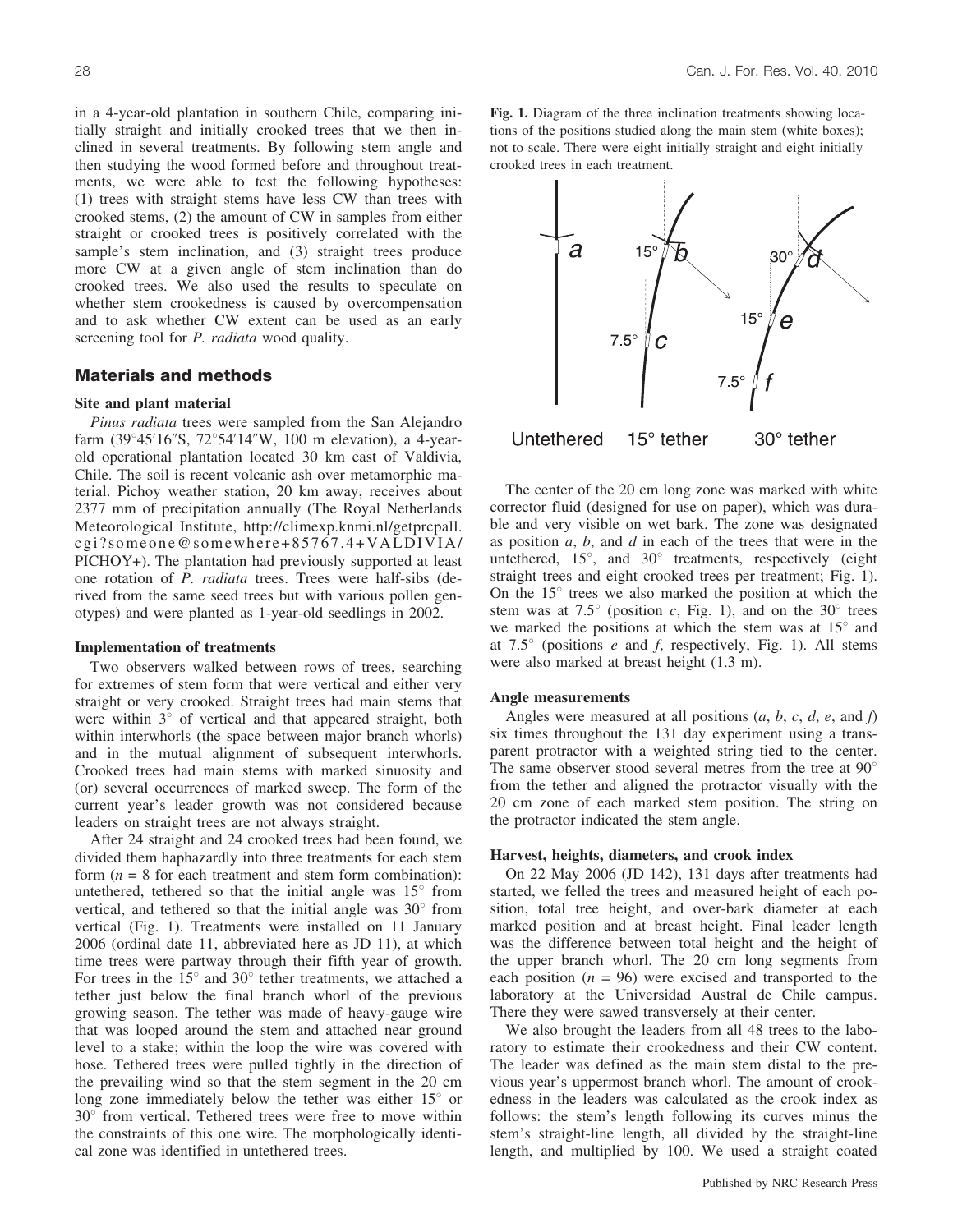telephone wire to measure lengths because this product was pliable enough to follow the stem's curves but stretched very little when pulled taut. Next, we excised 10 short stem segments from each leader for observation of CW. The segments were taken at even intervals extending from 5 cm above the leader's base to 15 cm below the tip.

#### **Estimates of number of growth rings**

We visually estimated the number of growth rings in the samples from positions *a* through *f*. In some samples this estimate required the use of a razor blade and hand lens to make the annual banding clearer. Some of these trees had several growth periods per year, and so the values we report are our best interpretations and probably contain some error.

#### **Radial growth and eccentricity**

For positions *b*, *c*, *d*, *e*, and *f*, we estimated radial growth from the increment of new wood that was detectable on the cross-sections at the location at which the CW was most developed (heavy bar, Fig. 2). For position *a*, which had no new CW to mark the experiment's start, we estimated radial growth from the difference in the over-bark diameter at the beginning and end of the experiment divided by two.

We could not calculate eccentricity of new xylem production because we could only identify the posttreatment increment in the part of a stem circumference that had new CW. Instead, we defined the eccentricity index as the difference between the diameter where the CW was most developed and the diameter perpendicular to that location. Mean xylem diameter was obtained from these two diameters. The same criterion was applied to position *a*, even though the CW present was not induced by tethering. All radial growth and eccentricity measurements were made with digital calipers.

#### **Estimates of CW quantity**

We wetted the cross-sections with water to enhance the color contrast between normal wood and CW before undertaking measurements of CW extent. We used the presence of brown coloration as an indicator of CW; microscopy on a subset of samples showed that this method was justified for identification of presence or absence of moderate to severe CW; undoubtedly some mild CW (Donaldson et al. 2004) was undetected. Samples were inspected under a table-mounted magnifying lens.

For pretreatment wood, we identified the zone of the cross-section that was present before the experiment started, evident by the start of the brown crescent in inclined trees (Fig. 2). For untethered trees, we delineated the pretreatment wood with a pencil using pretreatment and postexperiment diameter information. Samples were scored from 1 to 6 on the basis of the proportion of the surface area that was CW: 1, no sign of CW; 2, <5% CW; 3, 6%–15% CW; 4, 16%– 25% CW; 5, 26%–40% CW; and 6, 41%–60% CW. Estimates were made visually, with calibration against a paper showing examples of these proportions. All 96 samples were evaluated together with their labels hidden.

Extent of CW in the posttreatment wood was estimated as the proportion of the circumference in which the new wood was brown, at three radial locations within the new growth: at the beginning, middle, and end of the new growth (Fig. 2). We drew radii to delimit the CW zones at each of

**Fig. 2.** Measurement of new radial growth (heavy bar) and compression wood (CW) extent for the CW produced during the experiment. CW extent is reported as the percentage of the stem circumference that has visible CW at the beginning (long-dashed lines, JD 11), middle (solid lines, estimated as JD 77), and end of the new radial growth (short-dashed lines, JD 142). It is calculated as  $100 \times$  the angle between pairs of radii/360°. Pretreatment wood is the wood interior to the heavy bar.



these radial locations and then measured the angle between the radii. We could then calculate CW extent (%) as 100  $\times$ CW angle  $(°)$  divided by 360 $°$ . We assumed that stems were circular in cross-section (later supported by the eccentricity data, see Table 2).

We ranked the 48 leaders visually on the basis of the proportion of the cross-section that was CW as follows. All 10 subsamples from one leader were moistened and then placed with their cross-section facing upward in a 15 cm diameter Petri dish. Petri dishes were shifted along the table until two observers agreed with the rankings, where rank 1 was assigned to the leader with the lowest proportion of CW, and rank 48 was assigned to the leader with the highest proportion of CW.

## **Data analysis**

The tree-level variables (initial tree height, final diameter at breast height (DBH), final leader length, crook index, and leader CW rank) were analyzed by two-factor analysis of variance (ANOVA) and type III sum of squares using SAS version 6.11. The factors were stem form (initially straight or initially crooked) and inclination (untethered,  $15^{\circ}$ , or  $30^{\circ}$ ). Comparisons within a treatment were then conducted using Duncan's *t* tests.

The variables that came from more than one position per tree were analyzed with a two-factor ANOVA using SAS version 6.11. The factors were stem form (initially straight or initially crooked) and position (*a*, *b*, *c*, *d*, *e*, or *f*). These variables were sample height, final number of growth rings in a sample, final sample diameter, radial growth during the experiment, eccentricity index, pretreatment CW score, and CW extent at JD 11, JD 77, and JD 142.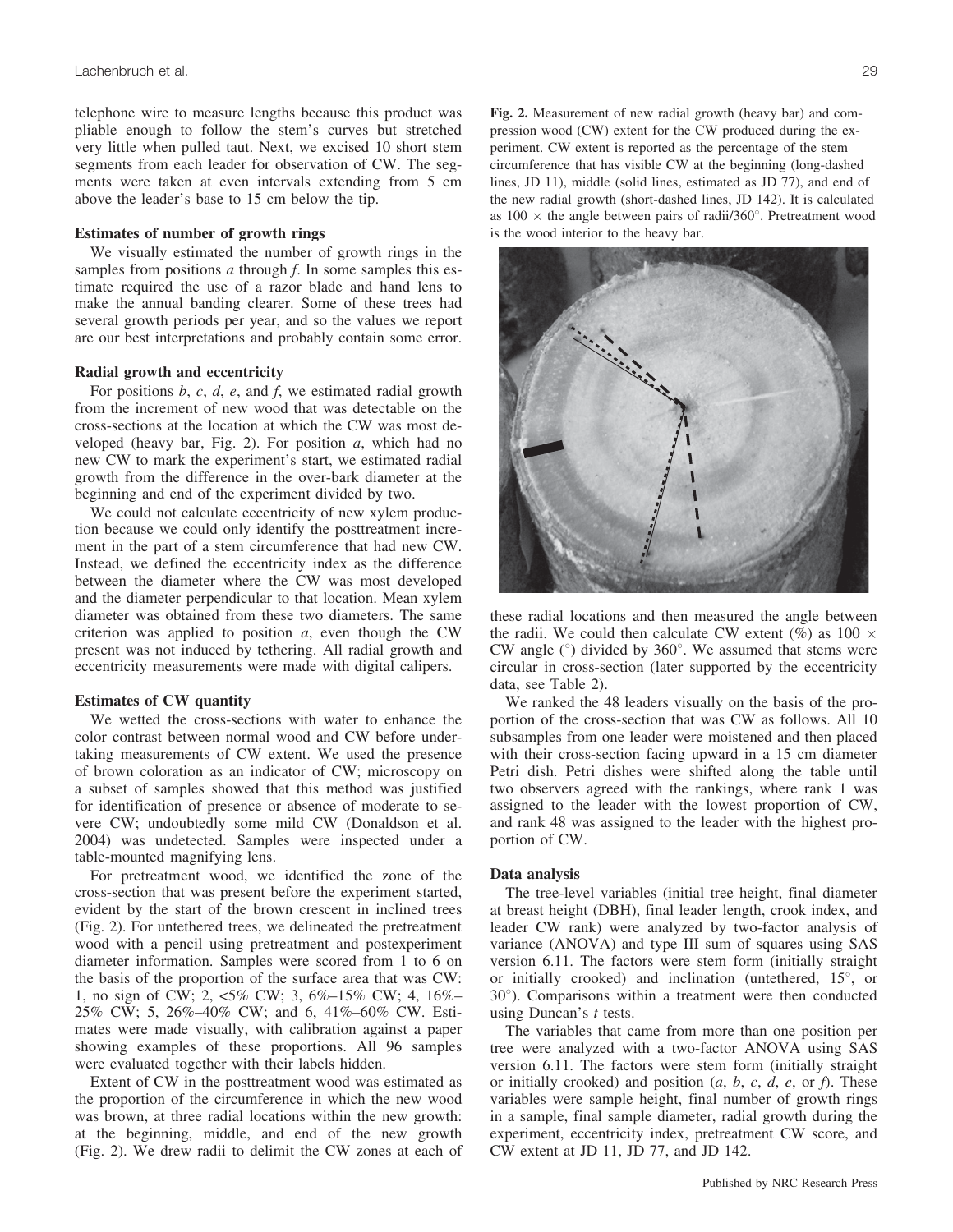The relationship between crook index and leader CW rank was represented graphically and inspected. The values rose rapidly and then leveled out, suggesting a regression of the form  $y = a(1 - e^{-bx})$ . Regression analysis was calculated with SigmaPlot 2002 for Windows version 8.

We plotted mean angle of a position against date for both stem forms and all positions (Fig. 3). The plot revealed that straight trees corrected their angle more quickly than crooked trees at angles  $>15^\circ$  (position *d*), but that the opposite appeared to occur at positions  $\langle 15^\circ \, (b, c, e, \text{ and } f) \rangle$ , where straight trees corrected their angles more slowly than did crooked trees. To determine whether these patterns were significant, we conducted a repeated measures one-factor ANOVA for angle, using stem form as the factor (SAS PROC MIXED with repeated measures). We included only the data from positions that were originally at angles  $\langle 15^\circ$ (*b*, *c*, *e*, and *f*) for the five dates beginning on JD 65.

As one means of characterizing the within- and amongtree differences in response to inclination, we ranked trees within a treatment by their CW extent. There were two measures of CW extent: the value at JD 11 and the value at JD 142, the beginning and end of the experiment, respectively. First, we plotted CW extent versus position for all trees. There were one, two, or three samples for trees in the untethered,  $15^\circ$ , and  $30^\circ$  inclinations treatments, respectively. Next we calculated the mean CW extent (as the average from both dates and all samples per tree) for each of the 48 trees and then ranked all 16 trees in a treatment from the tree with the least CW to the tree with the most CW. The two best trees in each tether treatment were defined as those with mean CW extent in the lowest five rankings at both dates.

As a second means of characterizing the within- and among-tree differences in response to inclination, we examined the relationship between the CW extent just below the leader (positions *a*, *b*, and *d*) and the leader CW rank. CW extent was calculated in three ways: the mean of the three assessed dates, the maximum value of the three assessed dates, and the value on JD 11. Leader CW rank was tabulated for each of the inclination treatments separately  $(n =$ 16 trees per inclination treatment). Low values had the least CW. We plotted CW extent versus the respective leader CW rank and inspected the plots visually.

## **Results**

## **Tree and sample description**

There was no evidence that the trees differed in height at the beginning of the experiment: the height of the upper position of all trees (mean  $\pm$  SE) of positions *a*, *b*, and *d*) was similar for straight trees and crooked trees  $(2.60 \pm 0.08)$  and  $2.57 \pm 0.08$  m, respectively;  $n = 16$ ). However, at the end of the experiment, on average, the straight trees were significantly taller and had significantly longer leaders than the crooked trees (Table 1). There were no significant differences in tree height or leader length by treatment (Table 1). At the end of the experiment, there were no significant differences in DBH by either stem form or treatment (Table 1). The mean heights from which the samples were taken, the number of growth rings in the samples, the mean sample diameters, and radial growth all varied significantly by posi-

**Fig. 3.** Inclination angle versus ordinal date (JD) for straight and crooked trees: (A) untethered trees (position *a*), (B) tethered trees inclined to  $15^{\circ}$  (positions *b* and *c*), and (C) tethered trees inclined to 30 $^{\circ}$  (positions *d*, *e*, and *f*). Values are means  $\pm$  SE; *n* = 8 trees per treatment combination.



tion but not by stem form (Table 2). On average, the oldest samples were 2–3 years old and came from position *f*, and the youngest samples were 1–2 years old and came from positions *a*, *b*, and *d*. Stem eccentricity showed no significant difference by stem form or position: the stems were essentially circular in cross-section. For the average sample from straight trees, for example, the xylem diameter was 54.6 mm, and the diameter with the maximum proportion of CW was 0.1 mm smaller than the perpendicular diameter.

#### **Leaders**

Both the crook index and the leader CW ranks differed significantly by treatment but not by stem form (Table 1). The lack of difference in crook index by stem form is consistent with our observations that crookedness in the leader is not well-correlated with crookedness farther down the stem. On average, untethered trees had a crook index of 0.36 (their leaders were 0.36% longer than the straight-line length), trees inclined to  $15^{\circ}$  had a crook index of 0.95%, and trees inclined to  $30^{\circ}$  had a crook index of 2.25%. An analysis of just the untethered trees also showed no significant difference in crook index between the straight-stemmed trees  $(0.35 \pm 0.08, \text{ mean } \pm \text{ SE})$  and the crooked-stemmed trees  $(0.38 \pm 0.06)$ .

Mean leader CW rank was lowest in untethered stems followed by those inclined to  $15^{\circ}$  and then by those inclined to  $30^\circ$  (Table 1). There was a significant positive relationship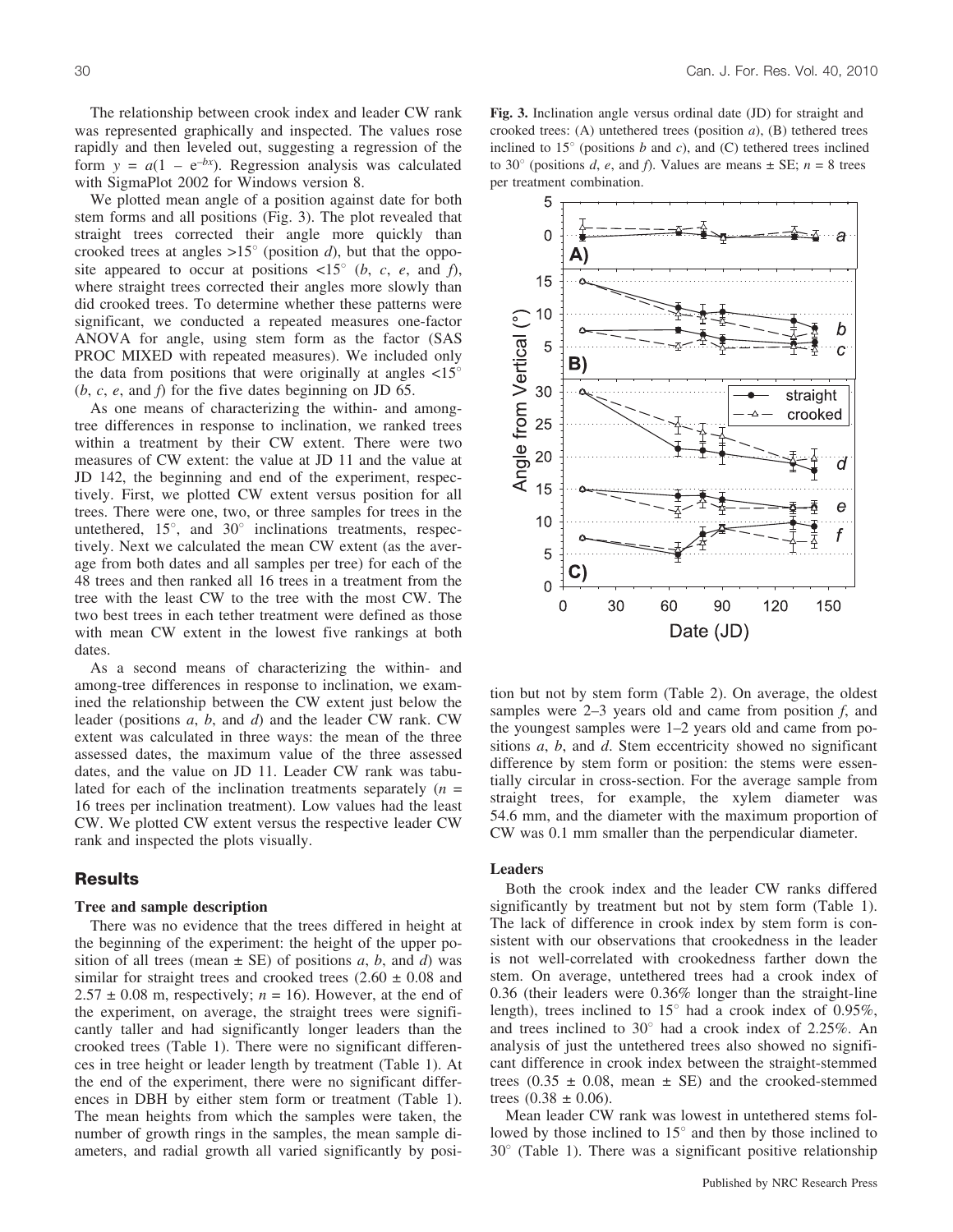|                         |           |           |                            | Mean                  |                      |            |                   |            |
|-------------------------|-----------|-----------|----------------------------|-----------------------|----------------------|------------|-------------------|------------|
|                         | P value   |           |                            | Stem form             |                      | Treatment  |                   |            |
|                         | Treatment | Stem form | Treatment $\times$<br>form | Initially<br>straight | Initially<br>crooked | Untethered | $15^{\circ}$      | $30^\circ$ |
| Final tree height (m)   | ns        | < 0.004   | ns                         | 4.79a                 | 4.35b                | 4.59       | 4.66              | 4.47       |
| Final DBH (mm)          | ns        | ns        | ns                         | 76                    | 73                   | 76         | 74                | 73         |
| Final leader length (m) | ns        | < 0.001   | ns                         | 2.15a                 | 1.79 <sub>b</sub>    | 2.08       | 1.99              | 1.85       |
| Crook index $(\%)$      | < 0.0001  | ns        | ns                         | 1.15                  | 1.22                 | 0.36a      | 0.95 <sub>b</sub> | 2.25c      |
| Leader CW rank          | < 0.0001  | ns        | ns                         | 25.8                  | 23.2                 | 12.5a      | 24.6b             | 36.4c      |

**Note:** Within rows, means followed by the same letter do not differ significantly according to post-hoc tests.

**Table 2.** Probabilities (*P* values) and means for variables measured at different positions.

|                              |                     |          |                                | Mean                  |                      |               |                  |                  |                 |                  |                 |
|------------------------------|---------------------|----------|--------------------------------|-----------------------|----------------------|---------------|------------------|------------------|-----------------|------------------|-----------------|
|                              | $P$ value           |          |                                | Stem form             |                      | Position      |                  |                  |                 |                  |                 |
|                              | <b>Stem</b><br>form | Position | Stem form<br>$\times$ position | Initially<br>straight | Initially<br>crooked | $\mathfrak a$ | h                | $\mathcal{C}$    | d               | $\epsilon$       |                 |
| Sample height (m)            | ns.                 | < 0.001  | ns                             | 1.99                  | 2.00                 | 2.49a         | 2.71a            | 1.56b            | 2.55a           | 1.56b            | 1.13c           |
| Growth rings in sample (no.) | ns.                 | < 0.001  | ns                             | 1.9                   | 2.0                  | 1.6a          | 1.4a             | 2.0 <sub>b</sub> | 1.5a            | 2.3 <sub>b</sub> | 2.8c            |
| Sample xylem diameter (mm)   | ns                  | < 0.001  | ns                             | 54.6                  | 52.0                 | 45.6          | 43.1             | 61.4             | 42.3            | 58.2             | 69.2            |
| Radial growth (mm)           | ns                  | < 0.001  | ns                             | 10                    | 9                    | 8a            | 9 <sub>b</sub>   | 10 <sub>b</sub>  | 10 <sub>b</sub> | 10 <sub>b</sub>  | 10 <sub>b</sub> |
| Eccentricity index (mm)      | ns                  | ns       | ns                             | $-0.1$                | 0.2                  | $-0.1$        | 0.0              | 0.2              | 0.7             | $-0.2$           | $-0.1$          |
| Pretreatment CW score        | ns.                 | < 0.001  | ns                             | 2.8                   | 3.1                  | 2.9ab         | 2.2 <sub>b</sub> | 3.5c             | 1.9b            | 3.6c             | 3.9c            |
| CW extent, JD 11 $(\%)$      | ns.                 | < 0.001  | ns                             | 38                    | 39                   | 5a            | 44 <sub>b</sub>  | 43 <sub>b</sub>  | 45 <sub>b</sub> | 46 <sub>b</sub>  | 47b             |
| CW extent, JD 77 $(\% )$     | < 0.02              | < 0.001  | ns                             | 33a                   | 30 <sub>b</sub>      | 6w            | 29x              | 36y              | 39yz            | 40yz             | 40z             |
| CW extent, JD 142 $(\%)$     | ns.                 | < 0.001  | ns                             | 29                    | 26                   | 3a            | 15b              | 35c              | 37c             | 39c              | 38c             |

**Note:** JD, ordinal date. Within rows, means followed by the same letter do not differ significantly according to post-hoc tests. Values for sample height, final growth rings, xylem diameter, radial growth, and eccentricity index are from the end of the experiment.

between a leader's crook index and its CW rank (Fig. 4), showing that the most crooked trees tended to have a higher incidence of CW than less crooked trees. Straight trees tended to have a higher leader CW rank than did crooked trees for the same crook index (Fig. 4).

#### **Angle measurements**

As expected, the angle of the samples from the untethered stems (position *a*) did not change substantially over the course of the study (Fig. 3A). There was a gradual decline in mean angle at positions *b*, *c*, *d*, and *e* during the experiment (Figs. 3B and 3C), indicating that there was some degree of angle correction (''righting'') for trees in both of the inclination treatments. In contrast to the monodirectional changes in positions *b*, *c*, *d*, and *e*, the angle of position *f* (the lowest position and originally at  $7.5^\circ$  in the trees that were inclined to  $30^{\circ}$ ) decreased in the first 2 months and then increased to angles that were as high as or higher than the initial value (Fig. 3C). These increases may have resulted from the increase in stem length and stem mass (particularly mass near the tip), which would cause the largest overturning moment in stems with the highest inclination.

At the upper position of the  $30^\circ$  trees (position *d*), the straight trees, on average, had lower stem angles than the crooked trees, and this difference was significant at the first date assessed (JD 65). In contrast, the repeated measures ANOVA for positions *b*, *c*, *e*, and *f* showed that straight **Fig. 4.** Crook index (the stem's length following its crooks minus the stem's straight-line length, all divided by the straight-line length, and multiplied by 100) versus leader compression wood (CW) rank (low values indicate low CW incidence). Black symbols represent straight trees, and gray symbols represent crooked trees; "u" represents untethered, and  $15^{\circ}$  and  $30^{\circ}$  represent tethered trees inclined to  $15^{\circ}$  and  $30^{\circ}$ , respectively. The regressions is of the form  $y = a(1 - e^{-bx})$ . For all trees, adjusted  $r^2 = 0.50$ ; for straight trees, adj.  $r^2 = 0.65$ ; and for crooked trees adj.  $r^2 = 0.35$ .

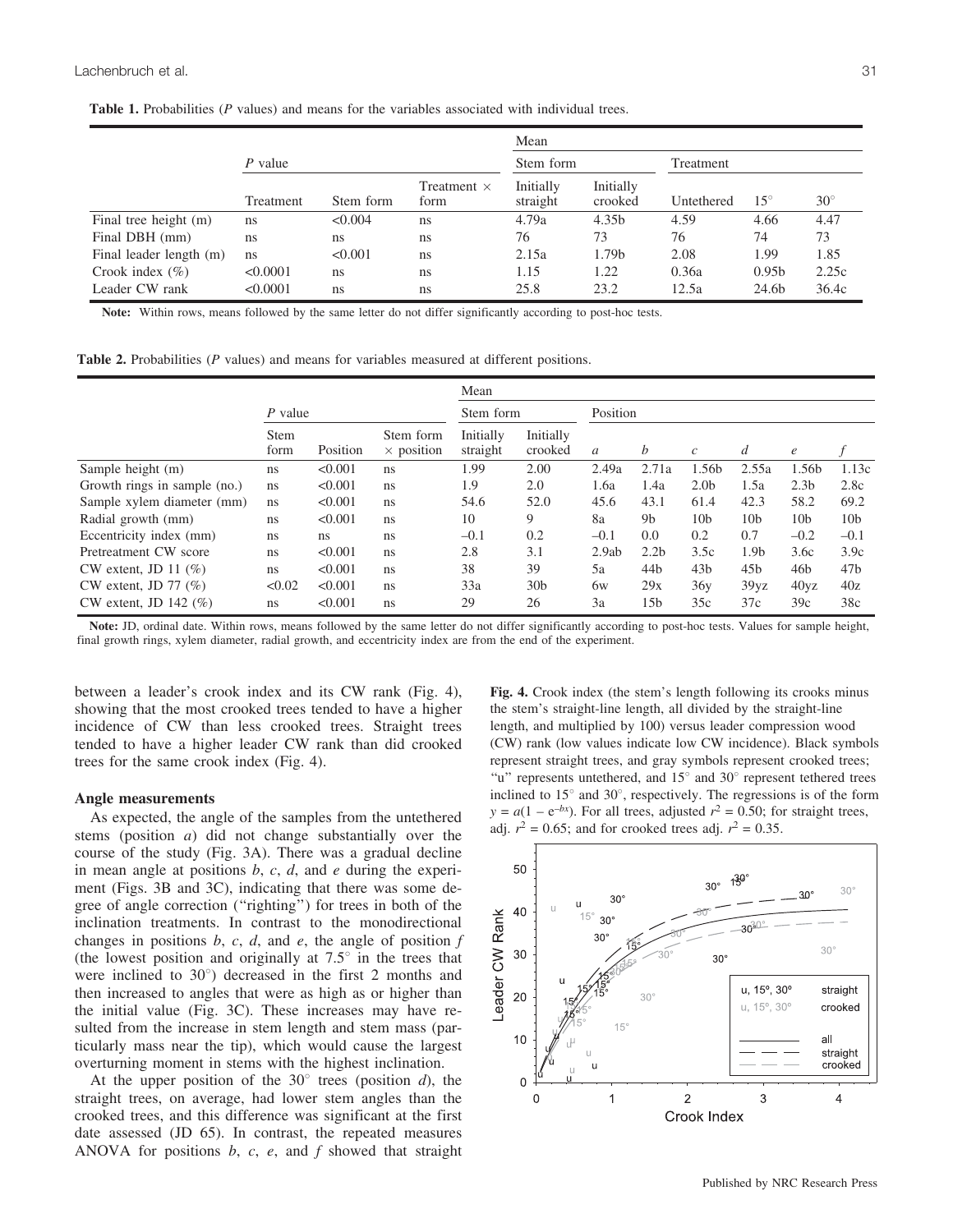**Fig. 5.** Compression wood (CW) extent of individual trees by position in wood formed (A) immediately after treatments were imposed (JD 11) and (B) at the end of the experiment (JD 142). Untethered trees had only one position,  $a$ . Tethered trees inclined to  $15^{\circ}$  had two positions, *b* near the top and *c* lower on the stem. Tethered trees inclined to 30 $^{\circ}$  had three positions, *d* near the top, *e* in the middle, and *f* lower on the stem. Each line or symbol represents an individual tree (*n* = 16 trees per treatment). Heavy dashed lines and dotted lines show the best and second best individuals in each tethered treatment, respectively (see Materials and methods).



Positions and Treatments

trees had significantly higher angles (less angular correction) than the crooked trees  $(P < 0.001$ , data not shown), and as expected, that angles were different at different dates (*P* < 0.004). There was also a significant stem form  $\times$  individual tree interaction, emphasizing the tree-to-tree variability of responses ( $P < 0.001$ ).

## **Compression wood in pretreatment wood**

The pretreatment CW scores did not differ significantly between straight and crooked trees (Table 2). The overall mean score of about 3 (corresponding to 6%–15% CW on the cross-section) demonstrated the large amount of CW present in wood before the experiment started. There were significant differences with position, with relatively large pretreatment CW scores at the lowest positions (*c*, *e*, and *f*, scores of about 3.7) and smaller pretreatment scores just below the leader (positions *a*, *b*, and *d*; scores of about 2.3).

#### **Compression wood in posttreatment wood**

The upper positions (*a*, *b*, and *d*) are the simplest to compare for CW extent because they are in the same position and are thus of the same age but have different inclination treatments. Mean values of CW extent near the beginning of the experiment (JD 11) were 5%, 44%, and 45% for positions *a* (untethered), *b* (15°), and *d* (30°), respectively (Table 2). At the end of the experiment, after the trees had adjusted their angles for 131 days (JD 142), the mean values of CW extent were 3%, 15%, and 37% for positions *a*, *b*, and *d*, respectively (Table 2).

Initially, inclination to any angle induced the production of CW in about 45% of the circumference, on average (Table 2, positions *b*, *c*, *d*, *e*, and *f*; Fig. 5A). Position *a* (untethered) had CW in only about 5% of the circumference at this initial date, and this amount of CW did not change substantially through the experiment (Table 2, Fig. 5A). By the last two dates, differences in CW extent had developed among different positions. At most positions the extent of CW decreased, and position *b* had significantly less CW than did the other positions at both of the later dates (Table 2, Fig. 5B). This decline is consistent with the decline in stem angle for a given position throughout the experiment (Fig. 3).

On the initial and final dates (JD 11 and JD 142, respectively), CW extent did not differ between stem forms. However, at the intermediate date (taken as JD 77), there was a significant difference between stem forms, although the values were not strikingly different (33% vs. 30% CW, Table 2). This significant difference may have resulted from the fact that at the intermediate date, the majority of the positions had higher mean inclination angles in the straight than in the crooked trees (Figs. 3B and 3C).

CW extent versus sample inclination was depicted graphically using three data points per sample, representing values estimated for JD 11, JD 77, and JD 142 (Fig. 6). The upper positions (*a*, *b*, and *d*, averaging 1–2 years old, Table 2) displayed a threshold response: at angles  $\langle 10^\circ$ , upper positions produced CW in 0%–30% of the circumference (with two outliers), and at angles of  $10^{\circ}-30^{\circ}$ , upper positions produced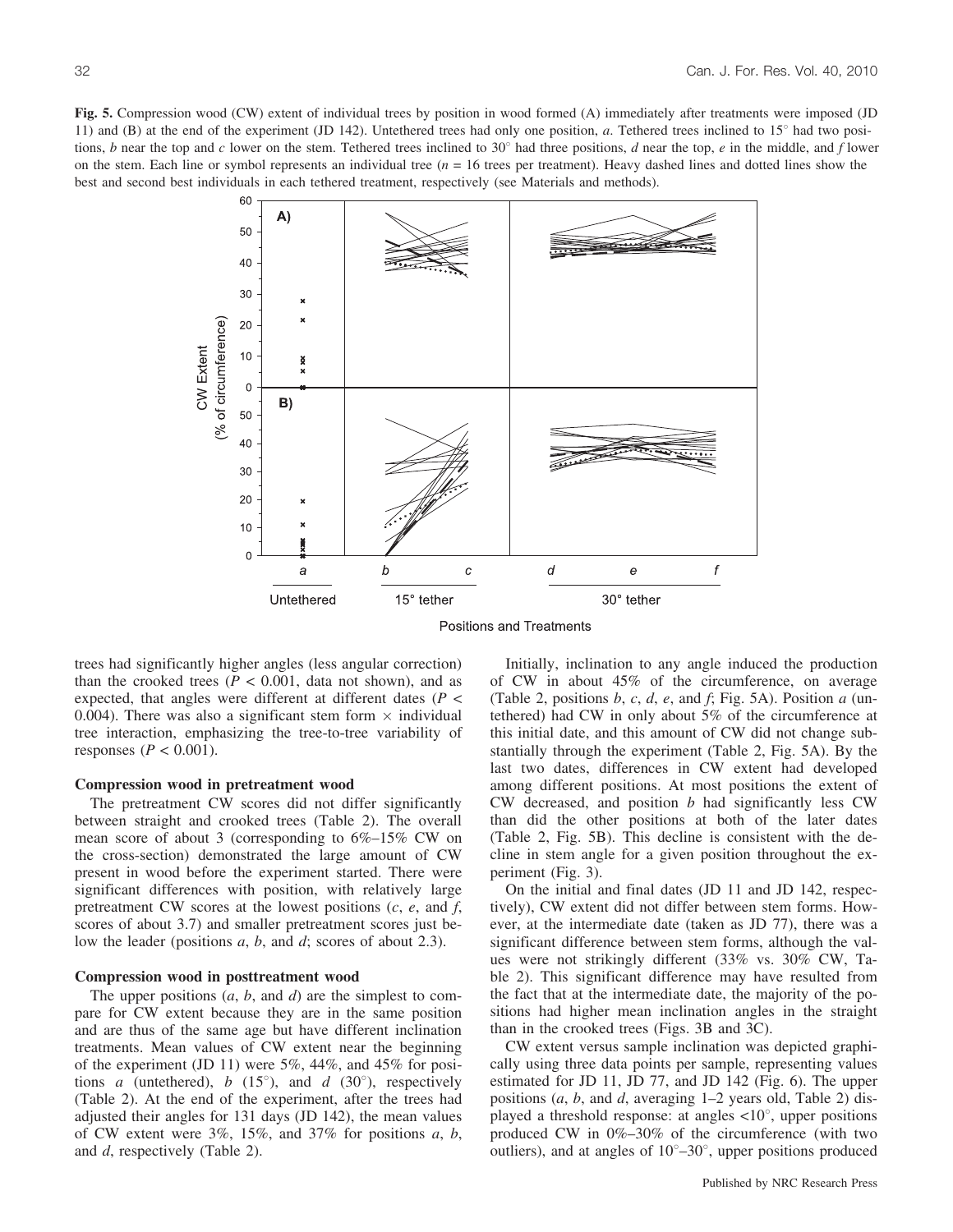**Fig. 6.** Compression wood (CW) extent versus sample inclination for straight and crooked trees. (A) Upper positions *a* (from untethered trees),  $b$  (from tethered trees inclined to  $15^{\circ}$ ), and  $d$  (from tethered trees inclined to 30 $^{\circ}$ ). (B) Upper positions (*a*, *b*, and *d* pooled) for samples from trees that were originally straight versus trees that were originally crooked. (C) Lower positions (*c*, *e*, and *f* pooled) for samples from trees that were originally straight versus trees that were originally crooked. There are three data points from each of the 96 samples, representing wood produced on JD 11, JD 77, and JD 142. Regression lines are shown for the straight trees



CW in 30%–56% of their circumference (Figs. 6A and 6B). The fact that samples from position *b* showed this threshold response (Fig. 6A) demonstrates that the response was not an artifact of the tethering because these samples were initially tethered and inclined to  $15^{\circ}$  but reoriented to angles as low as  $4^{\circ}$ , so they spanned both sides of the  $10^{\circ}$  threshold. In contrast to samples from the upper positions, samples from the lower positions (*c*, *e*, and *f*, averaging 2–3 years old) showed no threshold response (Fig. 6C).

All regression lines for CW extent versus sample inclination were similar for straight and crooked trees (Figs. 6B and 6C), and so data were pooled for further analysis. The slope for samples from the upper positions at  $\langle 10^\circ$  was not significantly different from the slope of lower samples over the entire range of angles (Table 3). In all cases the slopes were positive and the coefficients of determination were very low  $(r^2 < 0.20$ , Table 3).

#### **Within- and among-tree differences in response to inclination**

CW extent was highly variable from tree to tree at both dates for untethered trees (position *a*), but for the tethered trees, the tree-to-tree variability increased from the beginning (Fig. 5A) to the end of the experiment (Fig. 5B). The two best trees in each of the inclined treatments (those with means in the lowest five rankings at both dates) are highlighted with bold lines in Figs. 5A and 5B.

CW extent in the upper stem position was associated with leader CW rank in untethered trees but not in tethered trees (Fig. 7) with the exception of a weak positive association for the trees at  $15^{\circ}$  using mean CW extent (Fig. 7A). The observed pattern (the association in tethered trees and lack of association in untethered trees) was similar for all three measures of CW extent. The straight and crooked trees were distributed throughout the entire leader CW ranks within treatments (Fig. 7) as they had been when all treatments were pooled (Fig. 4).

## **Discussion**

#### **Extent of CW in straight versus crooked trees**

The first hypothesis, that trees with straight stems have less compression wood (CW) than trees with crooked stems, was not supported by the data. There was no effect of stem form on either pretreatment CW score or stem eccentricity at the experiment's conclusion (Table 2). The presence of CW in the straight stems is consistent with reports in *P. radiata* (e.g., Burdon 1975), *P. taeda* (e.g., Zobel and Haught 1962), and *P. ponderosa* (Barger and Ffolliott 1976).

Pretreatment wood had less CW in the upper positions of all trees (*a*, *b*, and *d*) than in the older, lower positions (Table 2). This CW distribution is consistent with the results of studies that have reported more CW at the base of trees than higher up along the stem (e.g., Low 1964; Harris 1977).

## **Effect of angle on extent of CW**

The second hypothesis was that the amount of CW is positively correlated with the sample's inclination. The hypothesis was not supported for the lower positions (*c*, *e*, and *f*) and was partially supported for the upper positions (*a, b*, and *d*). Although there were positive relationships between stem inclination and CW extent for the upper positions at inclinations  $\langle 10^\circ, \text{ upper positions at inclinations } > 10^\circ, \text{ and lower}$ positions, the coefficients of determination were extremely low, ranging from 0.12 to 0.20 (Table 3). Variation in stem inclination explains so little of the CW extent that we interpret that there was no meaningful relationship for the lower positions (*c*, *e*, and *f*). We interpret that for the upper positions (*a*, *b*, and *d*) there was a simple threshold effect: below  $10^{\circ}$ , one range of CW extents was possible; above  $10^{\circ}$ , a different, higher range of CW extent was possible.

In contrast to the results obtained for lower stem positions, data for the leaders were supportive of the second hy-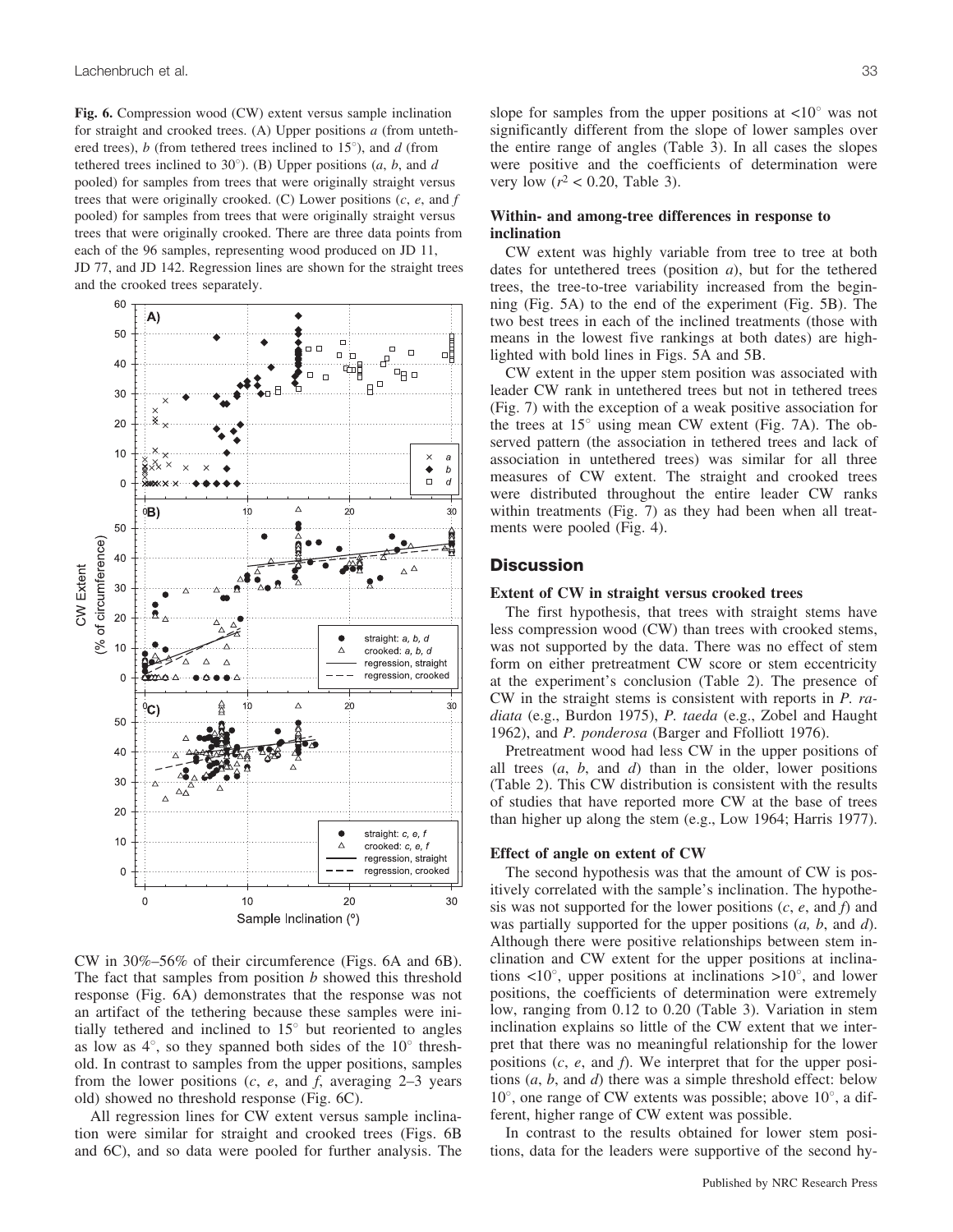**Table 3.** Regressions of compression wood (CW) extent (*y*) versus sample inclination (*x*) for upper positions at inclinations  $\langle 10^\circ, \text{ upper positions at inclinations } \rangle 10^\circ$ , and lower positions at all inclinations.

|                                                 | Equation            | Adj. $r^2$ | $P$ value | SЕ   |
|-------------------------------------------------|---------------------|------------|-----------|------|
| Upper positions, inclination $\langle 10^\circ$ | $y = 2.63 + 1.43x$  | 0.197      | < 0.001   | 0.34 |
| Upper positions, inclination $>10^\circ$        | $y = 33.66 + 0.35x$ | 0.146      | < 0.001   | 0.10 |
| Lower positions                                 | $v = 32.29 + 0.58x$ | 0.122      | < 0.001   | 0.13 |

**Note:** *P* values and standard errors (SE) are for the slope coefficients.

**Fig. 7.** Compression wood (CW) extent in upper stem positions (*a*, *b*, or *d*) versus the leader's CW rank (low values indicate low incidence) for trees  $(n = 16)$  in each inclination treatment. (A) Mean CW extent of the three assessed dates. (B) Maximum CW extent of the three assessed dates. (C) CW extent of the initial date.



pothesis: the mean leader CW rankings were lowest for the untethered trees followed by trees tethered to  $15^{\circ}$  and then trees tethered to  $30^{\circ}$  (Table 1).

Moreover, there was a positive correlation between crook

index and leader CW rank, showing that the more crooked the leader, the more CW the sample was likely to contain (Fig. 4). This result is consistent with those of a study in *Pseudotsuga menziesii* that investigated CW formation around a target internode that had been categorized as having high, medium, low, or no sinuosity 12 years before the study (Spicer et al. 2000). In rings 1–5 from the pith, the trees that had been highly sinuous had much more CW than did those that had no sinuosity. In rings 6–10 and 11–15, however, there was no longer a significant difference in the amount of CW in the extreme sinuosity classes. In contrast, Burdon (1975) found no effect of stem sinuosity on CW rating within clones of *P. radiata* at any of the four sites surveyed.

The results of the current study as well as those found in the literature (e.g., Zobel and Haught 1962; Barger and Ffolliott 1976) underscore the dangers of modeling the distribution of CW from inclination angle alone. These results also reveal our incomplete understanding of where and when CW will form in stems.

## **Differences between straight and crooked trees in CW production in response to inclination**

The third hypothesis, that straight trees produce more CW than do crooked trees at a given angle of stem inclination, was not supported by the sample inclination versus extent of CW graphs (Fig. 6). Moreover, there were no significant effects of stem form on eccentricity, radial growth, or posttreatment CW extent at the beginning and end of the experiment (Table 2).

#### **Evidence for overcompensation as a cause of crookedness**

Crooked and straight trees become upright at different speeds. Crooked trees righted themselves more rapidly than straight trees at angles  $\langle 15^\circ$  (Figs. 3B and 3C, positions *b*, *c*, *e*, and *f*), but they righted themselves more slowly than straight trees at angles of  $15^{\circ}-30^{\circ}$  (position *d*) (Fig. 3C). Rather than perpetuating their crookedness by being less responsive to angle than straight trees, these crooked trees appeared to respond too quickly to small inclinations with production of CW, tilting the apex that had already reoriented toward vertical, thereby placing it out of vertical. More targeted research would be needed to test this overcompensation hypothesis directly.

## **Within- and among-tree differences in response to inclination**

Trees varied greatly in the amount of CW they produced for a given inclination treatment (Fig. 5). Position *b*, for example, had from 0% to 59% CW in the wood produced at the end of the experiment. There was more tree-to-tree vari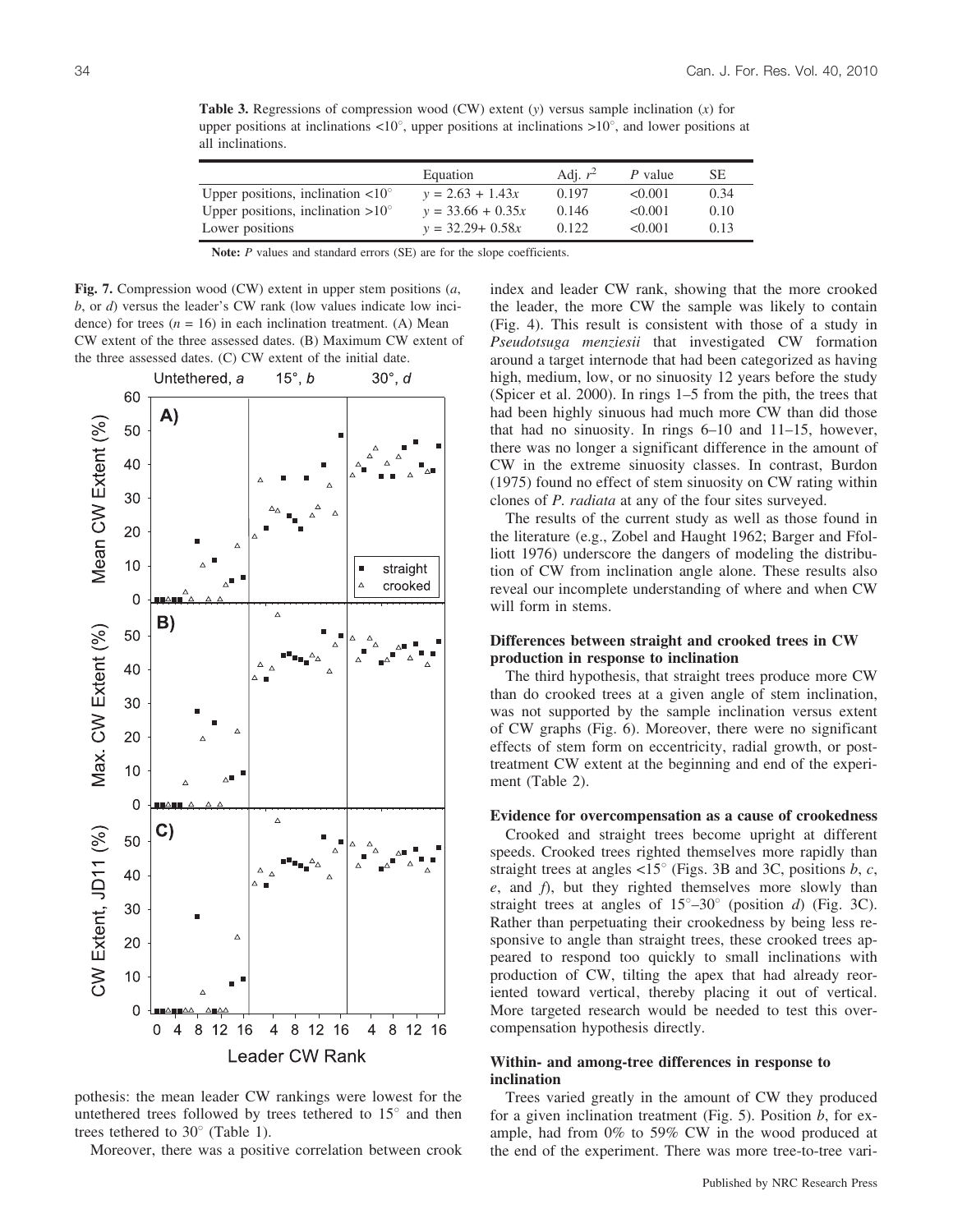ability at the final date than at the initial date, as would be expected because any CW-caused differences in orientation early in the experiment would cause more differences at later dates. There were individuals in both inclination treatments that consistently produced less CW than other trees (Fig. 5), a finding that is consistent with the literature showing family and individual differences in the tendency of *P. radiata* trees to produce CW in normal (untethered) trees (i.e., Burdon 1975). Bending treatments of clones could therefore be used to screen clones and eliminate those with the highest propensity to produce CW (e.g., Apiolaza et al. 2008) or to eliminate those that were least able to straighten their stems appropriately (Sierra-de-Grado et al. 2008). These assessments could be conducted expeditiously because when radial growth is rapid, the CW can be detected within days (reviewed in Timell 1986, pp. 680–686).

In the untethered trees, the seven individuals with the least CW in their leaders also had very little CW in their upper position (position *a*) (Fig. 7). These data suggest the utility of assessing leader CW content, at least to eliminate the trees with the highest CW content. In trees inclined to  $15^{\circ}$  or 30 $^{\circ}$ , however, there was no correspondence between the amount of CW in the leaders and the amount of CW in the upper position (positions *b* and *d*, respectively). Therefore, it appears that assaying leader data for CW propensity is a worthwhile strategy only for trees that are not subjected to much bending. It would be valuable to repeat this work on older trees to see whether the same relationships hold. All of the measures of CW extent versus leader CW rank gave similar results, so the simplest assay from an operational viewpoint would be to use either the maximum extent of CW in the stemwood (Fig. 7B) or the initial amount of CW (Fig. 7C).

Overall this study showed that vertical *P. radiata* trees produce a large amount of CW in their young stems (3 years old and younger), and that the amount does not differ significantly between trees that are straight and those that are crooked. When the trees are inclined, most of them immediately produce a large amount of CW, although the amount of CW is related to inclination angle only in the youngest samples. In those young samples there appeared to be a threshold response, with more CW produced at inclinations  $>10^\circ$  than at inclinations  $<10^\circ$ . Individual trees display a wide range of righting responses, as shown by the large scatter in both CW extent and stem inclination. This variability could be used in clonal selection programs to identify clones that make very little CW in response to an inclination test. The individuals with little CW in the leaders tended to have little CW at the upper position in the stem, suggesting another potential assay for clonal selection programs. The data show that the crooked trees righted themselves from small angular perturbations more quickly than did the straight trees, which is consistent with an overcompensation model to explain stem crookedness in these young trees.

# **Acknowledgments**

We thank Forestal Valdivia S.A. for trees and for siterelated data, Eduardo Morales and Alejandra Espina for help with data analyses and fieldwork, and an anonymous

#### **References**

- Apiolaza, L.A., Walker, J.C.F., Nair, H., and Butterfield, B. 2008. Very early screening of wood quality for radiata pine: pushing the envelope. *In* Proceedings of the 51st Annual Convention of the Society of Wood Science and Technology, 10–12 November 2008, Concepción, Chile. Society of Wood Science and Technology, Madison, Wis., USA. Available from http://www.swst.org/ meetings/AM08/proceedings/WQ-1.pdf [17 December 2009].
- Archer, R.R., and Wilson, B.F. 1973. Mechanics of the compression wood response: II. On the location, action, and distribution of compression wood formation. Plant Physiol. **51**(4): 777–782. doi:10.1104/pp.51.4.777. PMID:16658408.
- Barger, R.L., and Ffolliott, P.F. 1976. Factors affecting occurrence of compression wood in individual ponderosa pine trees. Wood Sci. **8**: 201–208.
- Birk, E.M., Bowman, V.J., Fulton, J.A., and Hides, I. 1993. Merchantability of *Pinus radiata* in relation to previous land use. Aust. For. **56**: 157–164.
- Burdon, R.D. 1975. Compression wood in *Pinus radiata* clones on four different sites. N. Z. J. For. Sci. **5**: 152–164.
- Carlyle, J.C., Turvey, N.D., Hopmans, P., and Downes, G.M. 1989. Stem deformation in *Pinus radiata* associated with previous land use. Can. J. For. Res. **19**(1): 96–105. doi:10.1139/x89-013.
- Cown, D.H., Haslett, A.N., Kimberley, M.M.O., and McConchie, D.L. 1996. The influence of wood quality on lumber drying distortion. Ann. Sci. For. **53**(6): 1177–1188. doi:10.1051/ forest:19960611.
- Donaldson, L.A., and Turner, J.C.P. 2001. The influence of compression wood and microfibril angle on the occurrence of distortion in window frames made from radiata pine (*Pinus radiata*). Holz Roh- Werkstoff, **59**(3): 163–168. doi:10.1007/ s001070100201.
- Donaldson, L.A., Grace, J., and Downes, G.M. 2004. Within-tree variation in anatomical properties of compression wood in radiata pine. IAWA J. **25**: 253–272.
- Downes, G.M., and Turvey, N.D. 1990. The effect of nitrogen and copper on the characteristics of wood tissue in *Pinus radiata.* Can. J. For. Res. **20**(9): 1369–1377. doi:10.1139/x90-181.
- Downes, G.M., and Turvey, N.D. 1993. Relationships between stem structure and bending strength in *Pinus radiata* seedlings. Trees (Berl.), **7**: 86–91.
- Downes, G.M., Moore, G.A., and Turvey, N.D. 1994. Variations in response to induced stem bending in seedlings of *Pinus radiata.* Trees (Berl.), **8**: 151–159.
- duToit, A. 1963. A study of the influence of compression wood on the warping of *Pinus radiata* D. Don timber. S. Afr. For. J. **44**: 11–15.
- Gartner, B.L., and Johnson, G.R. 2006. Is long primary growth associated with stem sinuosity in Douglas-fir? Can. J. For. Res. **36**(9): 2351–2356. doi:10.1139/X06-110.
- Harris, J.M. 1977. Shrinkage and density of radiata pine compression wood in relation to its anatomy and mode of formation. N. Z. J. For. Sci. **7**: 91–106.
- Jayawickrama, K.J.S., and Balocchi, C. 1993. Growth and form of provenances of *Pinus radiata* in Chile. Aust. For. **56**: 172–178.
- Jayawickrama, K.J.S., Shelbourne, C.J.A., and Carson, M.J. 1997. New Zealand's long internode breed of *Pinus radiata.* N. Z. J. For. Sci. **27**: 126–141.